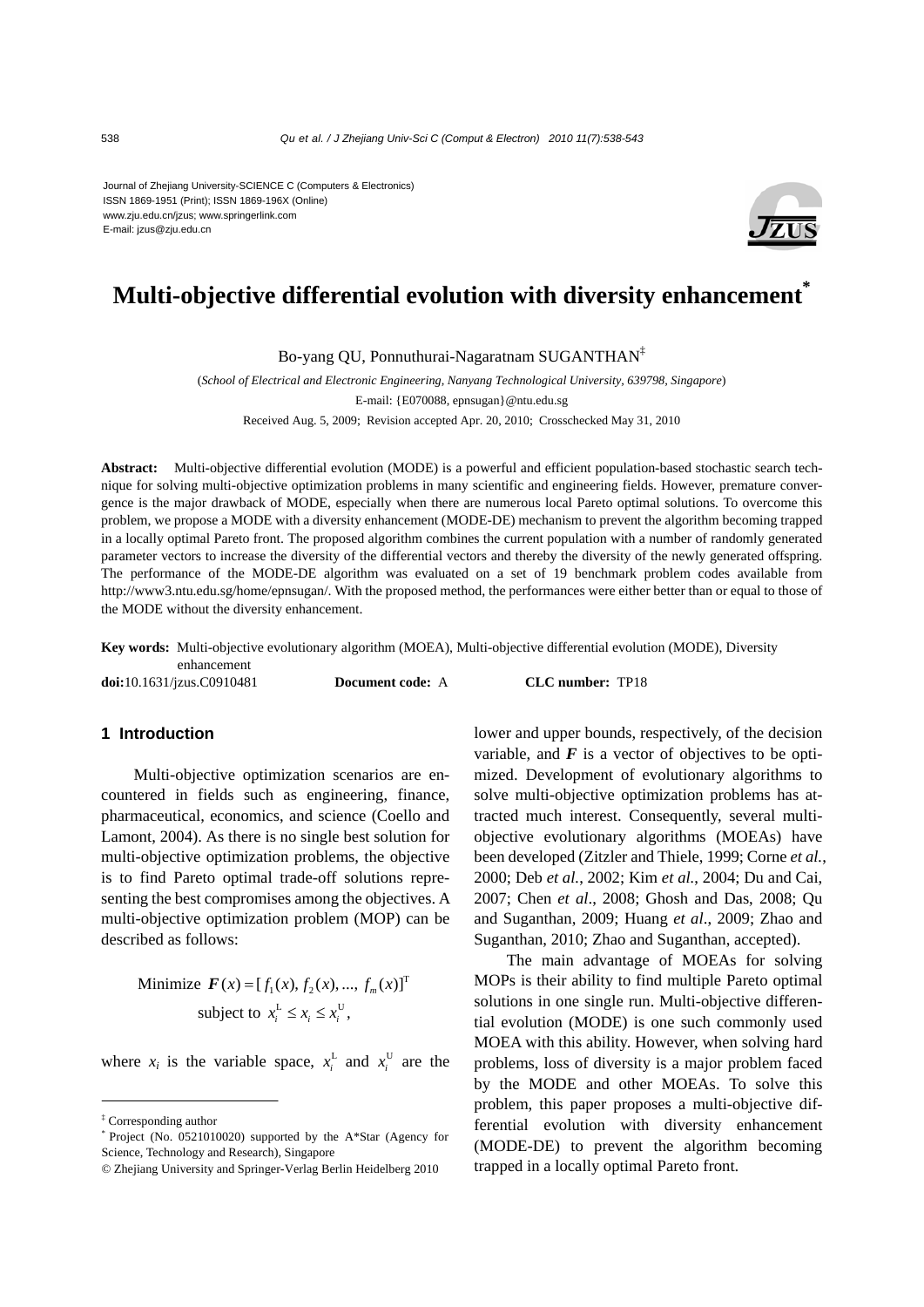## **2 Differential evolution**

The differential evolution (DE) algorithm was proposed by Storn and Price (1995). It is a simple and powerful population-based stochastic global optimizer in continuous search spaces. The four main steps of the DE are the initialization, mutation, recombination, and selection of next generation parents from the combined parent-offspring population of the current generation. Mutation, recombination, and selection are applied to every solution member  $x_i$  in each generation to create a new solution. DE starts with a randomly initialized population of NP solutions. After initialization, DE employs the mutation operation to produce a mutant vector  $v_p$  associated with each parent  $x_p$  in each generation, using one of the following mutation strategies (Chen *et al.*, 2008; Qin *et al*., 2009):

DE/rand/1:  $v_p = x_p + F(x_p - x_p)$ ; DE/best/1:  $v_p = x_{best} + F(x_n - x_n);$ DE/current-to-best/2:  $v_p = x_p + F(x_{best} - x_p) + F(x_n - x_r);$ DE/best/2:  $v_p = x_{best} + F(x_n - x_n) + F(x_n - x_n);$ DE/rand/2:  $v_p = x_{r_1} + F(x_{r_2} - x_{r_3}) + F(x_{r_4} - x_{r_5})$ .

Herein,  $r_1$ ,  $r_2$ ,  $r_3$ ,  $r_4$ , and  $r_5$  are mutually different integers randomly generated in the range [1, NP] (NP is the population size), which should also be different from the current parent vector.  $F$  is a scale factor in [0, 2] used to scale differential vectors.  $x_{best}$  is the solution with the best fitness value in the population in the current generation.

After the mutation phase, a uniform crossover operation is applied to each pair of the generated mutant vectors and its corresponding parent vector. This process is represented as

$$
u_{p,i} = \begin{cases} v_{p,i}, & \text{if } \text{rand}_i \leq \text{CR} \text{ or } j = \text{rand}_j, \\ x_{p,i}, & \text{otherwise,} \end{cases}
$$

where  $u_p$  is the offspring vector. The crossover rate CR is a user-specified constant within the range [0, 1), which determines which parameter dimensions of  $u_p$ are copied from  $v_p$  or  $x_p$  respectively (Chen *et al.*, 2008; Das *et al*., 2009).

*F* and CR are important control parameters in the DE. These two parameters can significantly influence the optimization performance of the DE. Therefore, to successfully solve an optimization problem, it is necessary to perform a trial-and-error search for the most appropriate values for these parameters.

#### **3 Multi-objective differential evolution**

MODE is an extended version of the singleobjective DE to solve multi-objective optimization problems (Babu and Jehan, 2003; Fan HY *et al.*, 2006; Zhang *et al.*, 2007; Zielinski and Laur, 2007b; Chen *et al.*, 2008; Fan J *et al.*, 2008; Zhang and Sanderson, 2008). The major difference between them is in the selection process. In single-objective optimization, comparison and selection are based on objective function values. However, in MODE, the selection process is based on the domination concept. A solution  $x_1$  is said to dominate another solution  $x_2$  if both conditions specified below are satisfied:

1. The solution  $x_1$  is no worse than  $x_2$  in all objectives.

2. The solution  $x_1$  is strictly better than  $x_2$  in at least one objective.

If either of the above conditions is violated, the solution  $x_1$  does not dominate the solution  $x_2$ . In a typical MODE, the current non-dominated solutions are stored in an external archive with a pre-specified size. If the number of non-dominated solutions exceeds the archive size, the crowding distance (Deb *et al*., 2002), which is based on the estimation of crowding density of solutions, is used to select diverse solutions. Fig. 1 shows the flowchart of a typical MODE.

# **4 Multi-objective differential evolution with diversity enhancement**

The MODE-DE is very similar to the typical MODE. In the MODE, the  $r_1$ ,  $r_2$ ,  $r_3$ ,  $r_4$ , and  $r_5$  are randomly selected from the current population and external archive. However, as the search progresses, the parameter space differences between these vectors can become small, thereby resulting in offspring which are similar to the parent. This leads to premature convergence when solving hard problems with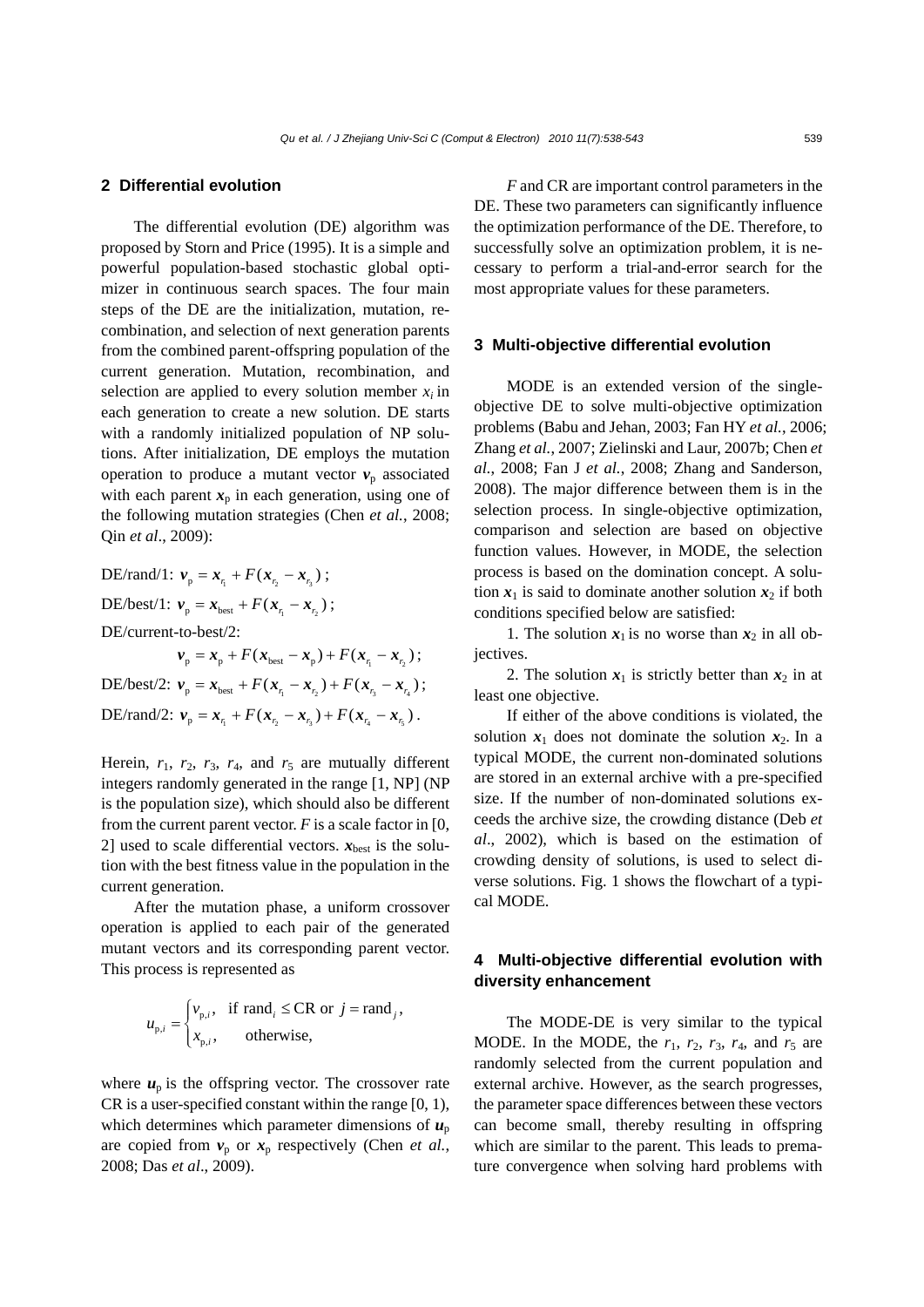

**Fig. 1 Flowchart of a typical multi-objective differential evolution (MODE) algorithm** 

numerous local Pareto optimal solutions. To enhance the diversity, MODE-DE combines the current population with randomly generated parameter vectors of the same size in 20% of the function evaluations. As only the current parent population will generate offspring, we do not have to evaluate the fitness of these randomly generated points. The  $r_1$ ,  $r_2$ ,  $r_3$ ,  $r_4$ , and  $r_5$  are selected from the combined population to generate larger differential vectors, which may prevent the population becoming trapped in a locally optimal Pareto front. During the remaining 80% of the function evaluations, the mutant vector is generated using the current population only as in the typical MODE. The MODE-DE algorithm is shown in Table 1.

### **5 Experiments and results**

### **5.1 Experimental setup**

To test the MODE-DE algorithm, 19 benchmark problems (Huang *et al.*, 2007) were used. Among these 19 problems, the first 7 were two-objective problems and the next 6 were three-objective problems while the last 6 were five-objective problems. The MODE-DE algorithm was implemented in

**Table 1 Multi-objective differential evolution algorithm with diversity enhancement** 

| Step                     | Description                                                                                  |
|--------------------------|----------------------------------------------------------------------------------------------|
| 1                        | Randomly generate NP initial parent solutions,                                               |
|                          | evaluate their objective values, and initialize the                                          |
|                          | external archive                                                                             |
|                          | Set count=0, func_eval=NP                                                                    |
| $\overline{c}$           | If func_eval/5000== $0$ // Every 5000 fitness                                                |
|                          | // evaluations, randomly generate NP solutions                                               |
|                          | Randomly generate NP parameter vectors without                                               |
|                          | evaluating their objective values<br>$count = count + 1$                                     |
|                          |                                                                                              |
|                          | Endif                                                                                        |
| 3                        | // Out of every 5000 function evaluations, diversity<br>enhancement is used for 1000, or 20% |
|                          | If func_eval>=5000*count AND func_eval<=                                                     |
|                          | 5000*count+1000                                                                              |
|                          | Population=parents+NP randomly generated                                                     |
|                          | // 1000 or 20%<br>parameters                                                                 |
|                          | Else                                                                                         |
|                          | Population=parents // The standard DE is                                                     |
|                          | $\ell$ executed for 80% of the fitness evaluations                                           |
|                          | Endif                                                                                        |
| $\overline{\mathcal{A}}$ | For $p=1$ to NP                                                                              |
|                          | Mutant vector is generated from the population                                               |
|                          | using the 'DE/rand/1' mutation strategy<br>Crossover operation is applied to the generated   |
|                          | // Refer to Section 2<br>offspring                                                           |
|                          | Increase func_eval                                                                           |
|                          | Endfor                                                                                       |
| 5                        | Combine NP parents and NP offspring                                                          |
| 6                        | Apply non-dominated sorting to select the best NP                                            |
|                          | parents for the next generation                                                              |
|                          | Update external archive with the current set of                                              |
|                          | non-dominated solutions. If the archive size ex-                                             |
|                          | ceeds the specified size, apply the crowding dis-                                            |
|                          | tance to truncate the non-dominated solutions                                                |
| 7                        | Stop if the termination criterion is satisfied; otherwise,                                   |
|                          | go to Step 2                                                                                 |

Matlab 7.1 using a Pentium IV computer with 2.99 GHz CPU, 2 GB RAM running the Microsoft Windows XP operating system. The maximal number of function evaluations was set as 500000. The sizes of the external archive to hold the current set of non-dominated solutions were 100, 150, and 800 for two-, three-, and five-objective problems, respectively. The population size, NP, was 100. Two sets of DE parameters were tested with and without diversity enhancement: Set 1: *F*=0.35, CR=0.2; Set 2: *F*=0.9,  $CR = 0.1$ .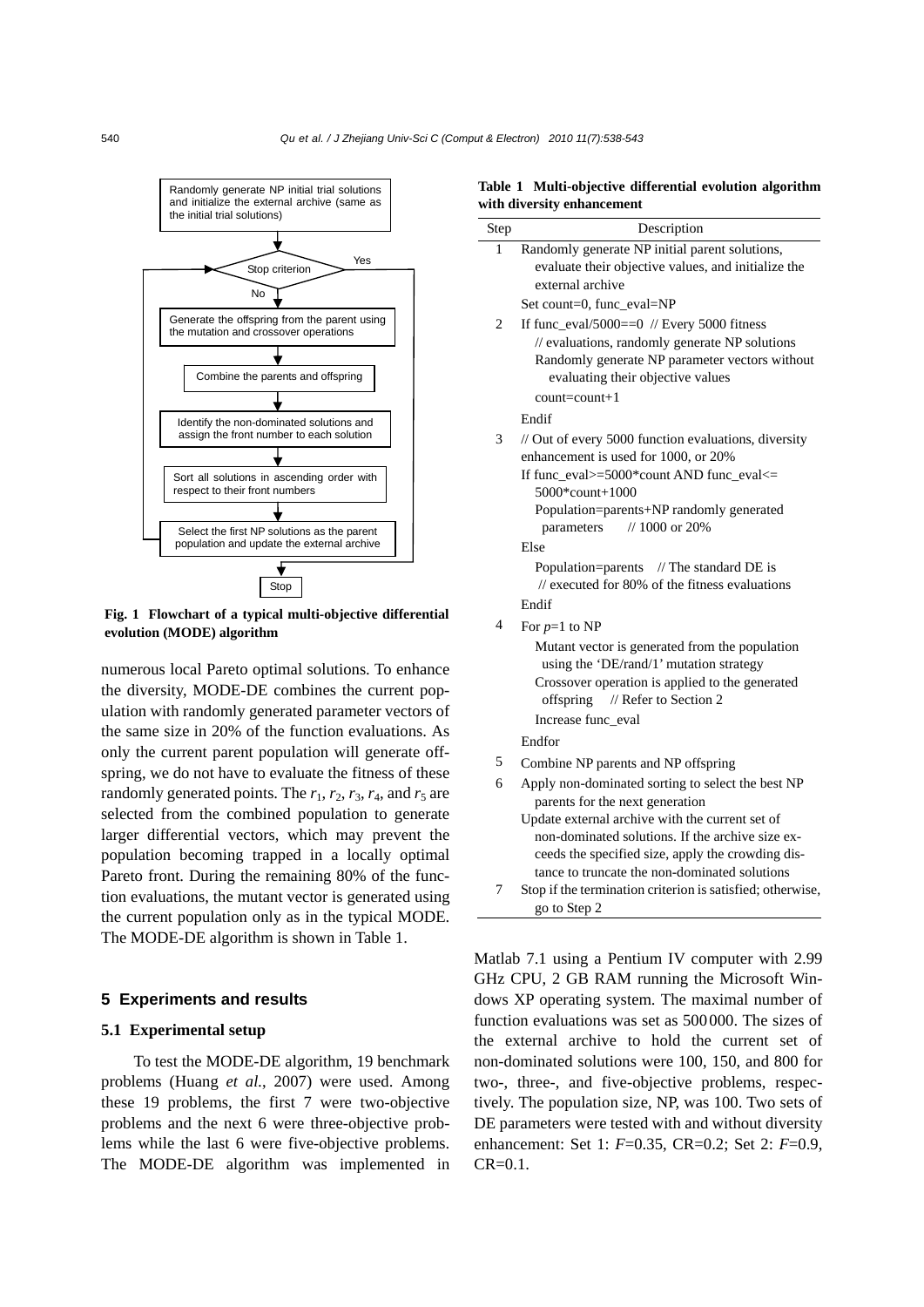## **5.2 Performance measures**

To compare the performances of different algorithms quantitatively, some performance metrics are needed. There are two goals in a multi-objective optimization: (1) convergence to the Pareto optimal front and (2) diversity of solutions in the Pareto optimal set. We used the *R* indicator  $(I_{R2})$  (Knowles *et al*., 2006):

$$
I_{R2}=\frac{1}{|A|}\sum_{\lambda\in A}u^*(\lambda,A)-u^*(\lambda,R),
$$

where *R* is a reference set, and  $u^*$  is the maximum value reached by the utility function *u* with weight vector  $\lambda$  on an approximation set *A*, i.e.,  $u^* =$  $\max_{z \in A} u_i(z)$ . We chose the augmented Tchebycheff's function (Knowles *et al.*, 2006) as the utility function.

## **5.3 Results**

Each test problem was run 30 times. The performance metric *R* indicator values are presented in Tables 2 and 3. The performances of the MODE-DE were either comparable to or better than those of the MODE for the two sets of parameters. The *t*-test and Wilcoxon test were also applied to the *R* indicator and the results are shown in the last two columns of Tables 2 and 3. The numerical values −1, 0, 1 indicate that the MODE was statistically inferior to, equal to, or superior to the proposed MODE-DE. The better performance of the MODE-DE is due to its better global search ability as a result of the diversity enhancement process. Because the magnitude of the differential vector in the parameter space is increased by the diversity enhancement procedure, the algorithm is unlikely to become trapped in a locally optimal Pareto front. The final objective values of S\_ZDT4 are also plotted in Fig. 2  $(F=0.9, CR=0.1)$ . We can see that the MOD-DE generated a much better result than the MODE.



**Fig. 2 Results on two-objective S\_ZDT4 (***F***=0.9, CR=0.1)**

**Table 2 Comparison between MODE-DE and MODE (***F***=0.35, CR=0.2)** 

|                  | $I_{R2}$    |                                      |                                 |             |                                    |             |                                     | h/p          |                                      |                |
|------------------|-------------|--------------------------------------|---------------------------------|-------------|------------------------------------|-------------|-------------------------------------|--------------|--------------------------------------|----------------|
| Problem          | MODE-DE     |                                      |                                 | <b>MODE</b> |                                    |             |                                     |              |                                      |                |
|                  | <b>Best</b> | Worst                                | Mean                            | Std.        | <b>Best</b>                        | Worst       | Mean                                | Std.         | $t$ -test                            | Wilcoxon test  |
| OKA <sub>2</sub> |             | $-1.07E-03 -1.07E-03 -1.07E-03$      |                                 | $\theta$    | $-1.07E-03 -1.07E-03 -1.07E-03$    |             |                                     | $\mathbf{0}$ | 0/1                                  | 0/1            |
| <b>SYMPART</b>   | 1.36E-06    | 2.11E-06                             | 1.92E-06                        | 2.89E-07    | 2.05E-06                           | 2.59E-06    | 2.41E-06                            | 1.95E-07     | $-1/1.66E-10$                        | $-1/2.04E-08$  |
| S_ZDT1           |             | $-1.05E-03 -1.05E-03 -1.05E-03$      |                                 | 1.32E-07    | $-1.05E-03$                        | $-1.05E-03$ | $-1.05E-03$                         | 2.25E-07     | $0/2.55E-01$                         | $0/5.48E - 01$ |
| S_ZDT2           |             |                                      | $-1.14E-04 -1.14E-04 -1.14E-04$ | 5.51E-20    | $-1.14E-04$                        | 4.03E-02    | 2.40E-02                            | 2.00E-02     | $-1/1.37E-08$                        | $-1/1.77E-09$  |
| S_ZDT4           | 8.65E-04    | 2.40E-03                             | 1.49E-03                        | 5.21E-04    | 2.49E-03                           | 3.66E-03    | 3.01E-03                            |              | $4.07E-04 -1/3.56E-018 -1/2.42E-011$ |                |
| R_ZDT4           | 1.09E-03    | 2.03E-03                             | 1.67E-03                        | 3.27E-04    | 1.55E-03                           | 3.97E-03    | 2.72E-03                            | 1.01E-03     | $-1/1.24E-06$                        | $-1/3.34E-03$  |
| S ZDT6           | 3.42E-06    | 2.36E-02                             | 4.72E-03                        | 9.59E-03    | 3.42E-06                           | 6.65E-02    | 2.30E-02                            | 2.92E-02     | $-1/1.89E-03$                        | $-1/2.18E-02$  |
| S DTLZ2          | 5.26E-06    | 2.92E-05                             | 1.37E-05                        | 8.99E-06    | 5.24E-06                           | 4.30E-05    | 2.28E-05                            | 1.44E-05     | $-1/4.48E-03$                        | $0/6.22E - 02$ |
| R DTLZ2          | 4.24E-05    | 1.07E-04                             | 6.59E-05                        | 2.35E-05    | 3.91E-05                           | 8.01E-05    | 6.31E-05                            | 1.41E-05     | $0/5.65E-01$                         | $0/7.95E-01$   |
| S DTLZ3          | 3.22E-06    | 5.73E-06                             | 4.11E-06                        | 8.87E-07    | 9.85E-06                           | 2.07E-05    | 1.42E-05                            | 3.88E-06     | $-1/4.47E-020 -1/2.42E-011$          |                |
| WFG1             |             | $-9.80E-0.5 - 9.64E-0.5 - 9.71E-0.5$ |                                 | 6.32E-07    | $-9.77E-0.3 -9.76E-0.5 -9.77E-0.5$ |             |                                     | 1.64E-08     | $0/1.18E - 01$                       | $0/1.84E - 01$ |
| WFG8             |             | $-2.89E-02 -2.88E-02 -2.89E-02$      |                                 | 7.99E-05    |                                    |             | $-2.90E-02 -2.88E-02 -2.89E-02$     | 9.56E-05     | $0/2.65E-01$                         | $0/3.09E-01$   |
| WFG9             |             | $-1.22E-02$ $-9.35E-03$ $-1.04E-03$  |                                 | 1.38E-04    |                                    |             | $-9.45E-03$ $-9.40E-03$ $-9.42E-03$ | 2.52E-05     | $0/1.51E-01$                         | $0/5.48E - 01$ |
| S_DTLZ2          | 6.55E-06    | 1.09E-05                             | 8.63E-06                        | 1.42E-06    | 7.63E-06                           | 1.03E-05    | 8.91E-06                            | 8.73E-07     | $0/3.65E-01$                         | $0/6.22E-02$   |
| R_DTLZ2          | 3.43E-05    | 5.32E-05                             | 4.44E-05                        | $6.60E-06$  | 3.76E-05                           | 4.82E-05    | 4.39E-05                            | $4.12E-06$   | $0/7.33E-01$                         | $0/4.27E - 01$ |
| S DTLZ3          | 4.04E-06    | 4.80E-06                             | 4.25E-06                        | 2.85E-07    | 3.61E-06                           | 4.88E-05    | $4.11E-06$                          | 4.60E-07     | $0/1.36E-01$                         | $0/6.22E-02$   |
| WFG1             | 2.78E-02    | 3.11E-02                             | 2.96E-02                        | 1.24E-03    | 2.98E-02                           | 3.59E-02    | 3.25E-02                            | 2.18E-03     | $-1/1.63E-08$                        | $-1/5.66E-08$  |
| WFG8             | $-1.17E-02$ | $-1.15E-02$                          | $-1.16E-04$                     | 4.87E-05    |                                    |             | $-1.17E-02 -1.15E-02 -1.16E-02$     | 5.19E-05     | $0/1.37E - 01$                       | $0/1.84E - 01$ |
| WFG9             | 4.81E-04    | $6.52E-04$                           | 5.81E-04                        | 7.27E-05    | 5.66E-04                           | 6.54E-04    | 6.08E-04 2.94E-05                   |              | $0/5.64E-02$                         | $0/4.27E - 01$ |

The *h* value of −1, 0, or 1 indicates that the MODE was statistically inferior to, equal to, or superior to the proposed MODE-DE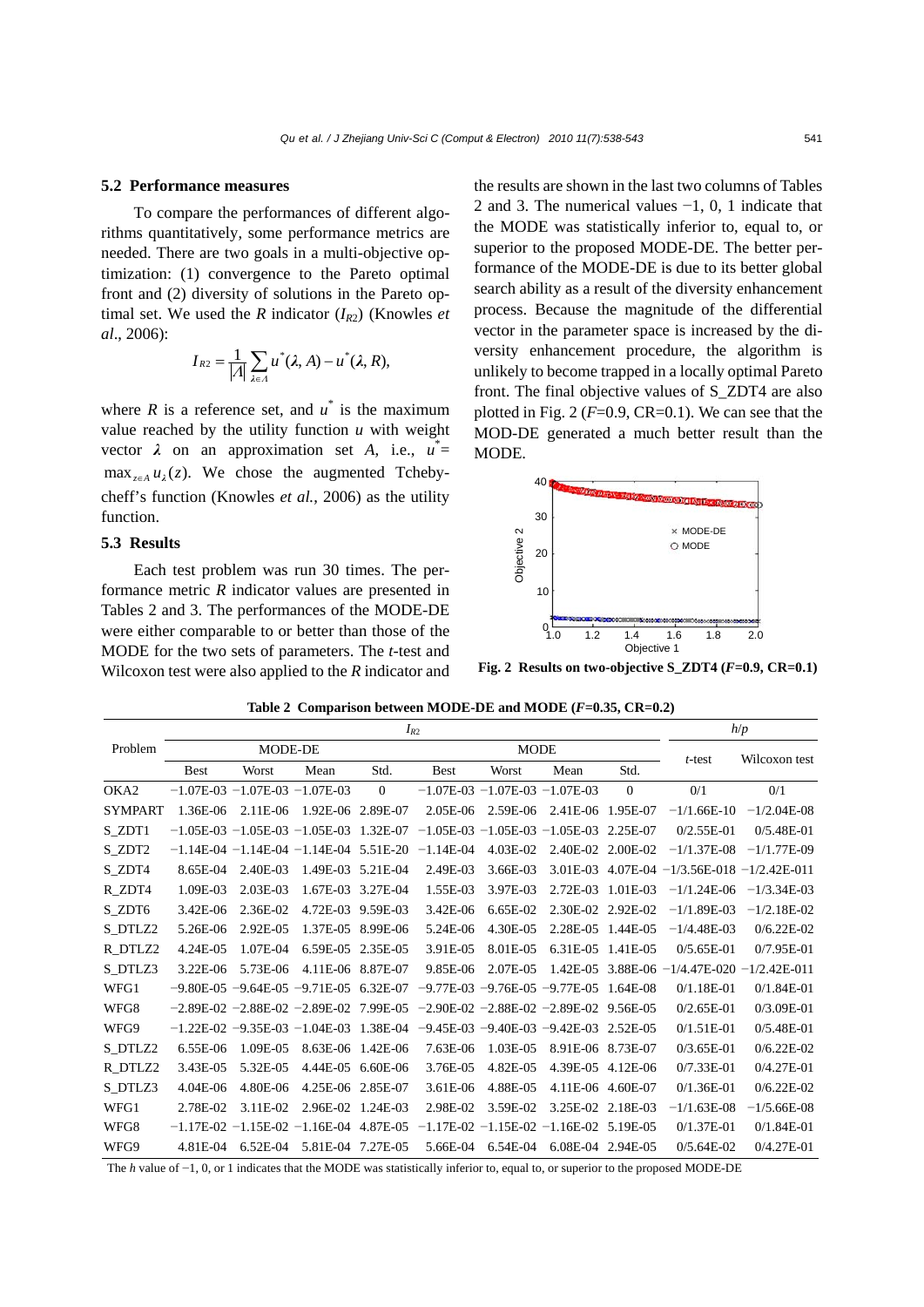|                | $I_{R2}$    |                                     |          |              |                                              |                                              | h/p               |                   |                          |                |
|----------------|-------------|-------------------------------------|----------|--------------|----------------------------------------------|----------------------------------------------|-------------------|-------------------|--------------------------|----------------|
| Problem        | MODE-DE     |                                     |          |              | <b>MODE</b>                                  |                                              |                   |                   |                          |                |
|                | <b>Best</b> | Worst                               | Mean     | Std.         | <b>Best</b>                                  | Worst                                        | Mean              | Std.              | $t$ -test                | Wilcoxon test  |
| OKA2           |             | $-1.07E-03 -1.07E-03 -1.07E-03$     |          | $\Omega$     |                                              | $-1.07E-03 -1.07E-03 -1.07E-03$              |                   | $\Omega$          | 0/1                      | 0/1            |
| <b>SYMPART</b> | 1.99E-06    | 2.72E-06                            | 2.35E-06 | 2.35E-07     |                                              | 2.15E-06 1.019E-02                           | 2.53E-03 3.93E-03 |                   | $-1/8.41E-04$            | $-1/6.23E-05$  |
| S ZDT1         |             | $-1.05E-03 -9.75E-04 -1.04E-03$     |          | $3.23E-05$   |                                              | $-1.05E-03 -7.97E-04 -9.99E-04$              |                   | 1.03E-04          | $0/5.28E-02$             | $0/6.22E - 02$ |
| S_ZDT2         |             | $-1.14E-04$ $-7.58E-05$ $-1.10E-04$ |          | 1.20E-05     | $-1.14E-04$                                  | 3.99E-02                                     | 7.90E-03          | 1.69E-02          | $-1/1.42E-06$            | $-1/2.19E-09$  |
| S_ZDT4         | 3.87E-05    | 2.22E-04                            | 1.21E-04 | 6.87E-05     | 5.98E-03                                     | 1.31E-02                                     | 1.11E-02          |                   | $2.66E-03 - 1/2.44E-030$ | $-1/2.42E-011$ |
| R ZDT4         | 1.88E-03    | 4.01E-03                            | 3.06E-03 | 8.49E-04     | 1.64E-03                                     | 9.01E-03                                     | 3.64E-03          | 2.76E-03          | $0/2.81E-01$             | $0/1.84E - 01$ |
| S_ZDT6         | 3.42E-06    | 3.06E-02                            | 1.34E-02 | 1.31E-02     | 3.07E-02                                     | 8.37E-02                                     | 5.47E-02          |                   | $1.80E-02 -1/1.83E-014$  | $-1/2.42E-011$ |
| S_DTLZ2        | 2.36E-09    | 4.27E-05                            | 2.40E-05 | 1.42E-05     | 1.04E-05                                     | 3.60E-05                                     | 2.24E-05          | 9.79E-06          | $0/6.01E-01$             | $0/4.27E - 01$ |
| R DTLZ2        | $2.63E-05$  | 3.41E-05                            | 2.91E-05 | 2.69E-06     | 2.73E-05                                     | 3.89E-05                                     | 3.32E-05          | 4.38E-06          | $-1/4.73E-04$            | $-1/6.23E-04$  |
| S_DTLZ3        | 4.54E-08    | 2.42E-06                            | 1.49E-06 | 8.87E-07     | 1.89E-05                                     | 4.34E-05                                     | 2.98E-05          |                   | $8.90E-06 - 1/1.42E-024$ | $-1/2.42E-011$ |
| WFG1           |             | $-9.16E-05 -8.21E-05 -8.78E-05$     |          |              | $3.74E-06 -9.29E-05 -8.26E-05 -8.99E-05$     |                                              |                   | 4.02E-07          | $0/5.62E - 01$           | $0/6.22E-02$   |
| WFG8           |             | $-2.91E-02 -2.89E-02 -2.90E-02$     |          |              | 8.67E-05 $-2.92E-02$ $-2.88E-02$ $-2.90E-02$ |                                              |                   | 1.41E-04          | $0/6.98E - 01$           | $0/7.95E-01$   |
| WFG9           |             | $-1.19E-02$ $-9.30E-03$ $-9.89E-03$ |          | $1.02E-03$   |                                              | $-1.47E-02$ $-9.32E-03$ $-1.05E-02$ 2.38E-03 |                   |                   | $0/5.83E-01$             | $0/3.10E-01$   |
| S DTLZ2        | 4.31E-06    | 1.09E-05                            | 8.40E-06 | $2.42E - 06$ | 5.49E-06                                     | 9.52E-05                                     |                   | 8.24E-06 1.48E-06 | $0/7.62E - 01$           | $0/7.95E-01$   |
| R DTLZ2        | $2.12E-05$  | 3.07E-05                            | 2.71E-05 | 3.24E-06     | 2.41E-05                                     | 4.66E-05                                     | 3.28E-05          | 8.09E-06          | $-1/8.08E-04$            | $-1/1.64E-02$  |
| S DTLZ3        | 3.06E-07    | 1.30E-06                            | 7.22E-07 | 3.55E-07     | 2.39E-07                                     | 1.27E-06                                     | 7.68E-07          | 3.34E-07          | $0/6.04E-01$             | $0/7.95E-01$   |
| WFG1           | 3.05E-02    | 3.23E-02                            | 3.14E-02 | 5.70E-03     | 2.96E-02                                     | 3.23E-02                                     | 3.10E-02          | 1.15E-03          | $0/6.80E-02$             | $0/4.27E - 01$ |
| WFG8           | $-1.24E-02$ | $-1.21E-02 -1.23E-02$               |          | 9.59E-05     | $-1.22E-02$                                  | $-1.20E-02$                                  | $-1.21E-02$       | 7.95E-05          | $-1/5.04E-04$            | $-1/1.64E-02$  |
| WFG9           | 3.70E-04    | 5.55E-04                            | 4.92E-04 | 6.59E-05     | 5.05E-04                                     | 5.90E-04                                     |                   | 5.55E-04 3.23E-05 | $-1/1.42E-05$            | $-1/5.66E-06$  |

**Table 3 Comparison between MODE-DE and MODE(***F***=0.9, CR=0.1)** 

The *h* value of −1, 0, or 1 indicates that the MODE was statistically inferior to, equal to, or superior to the proposed MODE-DE

We also compared the MODE-DE with two state-of-the-art methods (Kumar *et al.*, 2007; Zielinski and Laur, 2007a). The proposed algorithm again showed the best performance among the three algorithms (Table 4).

## **6 Conclusions**

This paper presents a multi-objective differential evolution algorithm with diversity enhancement procedure to avoid local convergence caused by the small magnitude of the differential vectors in the parameter space. The randomly generated parameter vectors provide large differential vectors which improve the global search ability and avoid the algorithm becoming trapped in an inferior local Pareto front. From the experimental results, we found that the MODE-DE gave either improved or equal performance when compared with the same MODE without the diversity enhancement procedure.

|  |  |  | Table 4 Comparison of MODE-DE and other algorithms |
|--|--|--|----------------------------------------------------|
|--|--|--|----------------------------------------------------|

| Problem                     | $I_{R2}$       |                |                |  |  |  |  |
|-----------------------------|----------------|----------------|----------------|--|--|--|--|
|                             | MODE-DE        | MO_PSO         | NSGA2_PCX      |  |  |  |  |
| $OKA2$ <sup>*</sup>         | $-1.07E-03(2)$ | $2.53E-03(3)$  | $-1.64E-03(1)$ |  |  |  |  |
| <b>SYMPART</b> <sup>*</sup> | $2.35E-06(2)$  | $1.64E-07(1)$  | $6.40E-05(3)$  |  |  |  |  |
| S_ZDT1 <sup>*</sup>         | $-1.04E-03(1)$ | $4.61E-03(3)$  | 7.98E-04 (2)   |  |  |  |  |
| S ZDT2 <sup>*</sup>         | $-1.10E-04(1)$ | $6.50E-02(3)$  | $9.62E-04(2)$  |  |  |  |  |
| S_ZDT4 <sup>*</sup>         | $1.21E-04(2)$  | $2.50E-02(3)$  | $5.36E-06(1)$  |  |  |  |  |
| R ZDT4 <sup>*</sup>         | $3.06E-03(1)$  | $6.56E-03(2)$  | $8.64E-04(3)$  |  |  |  |  |
| $S$ ZDT $6^*$               | $1.34E-02(1)$  | $1.03E-01(3)$  | $1.86E-02(2)$  |  |  |  |  |
| S_DTLZ2**                   | $2.40E-05(1)$  | $9.85E-05(2)$  | $1.01E-04(3)$  |  |  |  |  |
| R DTLZ2                     | $2.91E-05(1)$  | $3.07E-04(3)$  | $3.69E-05(2)$  |  |  |  |  |
| S DTLZ3                     | $1.49E-06(1)$  | $5.23E-04(3)$  | $3.03E-05(2)$  |  |  |  |  |
| WFG1                        | $-8.78E-05(1)$ | $7.41E-02(3)$  | $5.21E-02(2)$  |  |  |  |  |
| $WFG8$ **                   | $-2.90E-02(1)$ | $-1.68E-02(3)$ | $-2.70E-02(2)$ |  |  |  |  |
| $WFG9$ **                   | $-9.89E-03(2)$ | $-1.04E-02(1)$ | $-9.42E-03(3)$ |  |  |  |  |
| S DTLZ2                     | $8.24E-06(1)$  | $1.27E-04(3)$  | $1.25E-04(2)$  |  |  |  |  |
| R DTLZ2                     | $3.28E-05(1)$  | $1.03E-04(3)$  | $7.08E-05(2)$  |  |  |  |  |
| S DTLZ3                     | $7.68E-07(1)$  | $2.36E-04(2)$  | $3.91E-04(3)$  |  |  |  |  |
| $WFG1***$                   | $3.01E-02(1)$  | $5.31E-02(3)$  | $4.46E-02(2)$  |  |  |  |  |
| $WFG8$ ***                  | $-1.21E-02(1)$ | $-3.40E-03(2)$ | $-1.66E-03(3)$ |  |  |  |  |
| WFG9***                     | $5.55E-04(2)$  | $2.57E-03(3)$  | $-8.43E-04(1)$ |  |  |  |  |
| Total rank                  | 24             | 49             | 41             |  |  |  |  |

 $*^{*}$  *M*=2;  $*^{*}$  *M*=3;  $*^{**}$  *M*=5. Within the brackets is the rank of the three algorithms for a specific problem